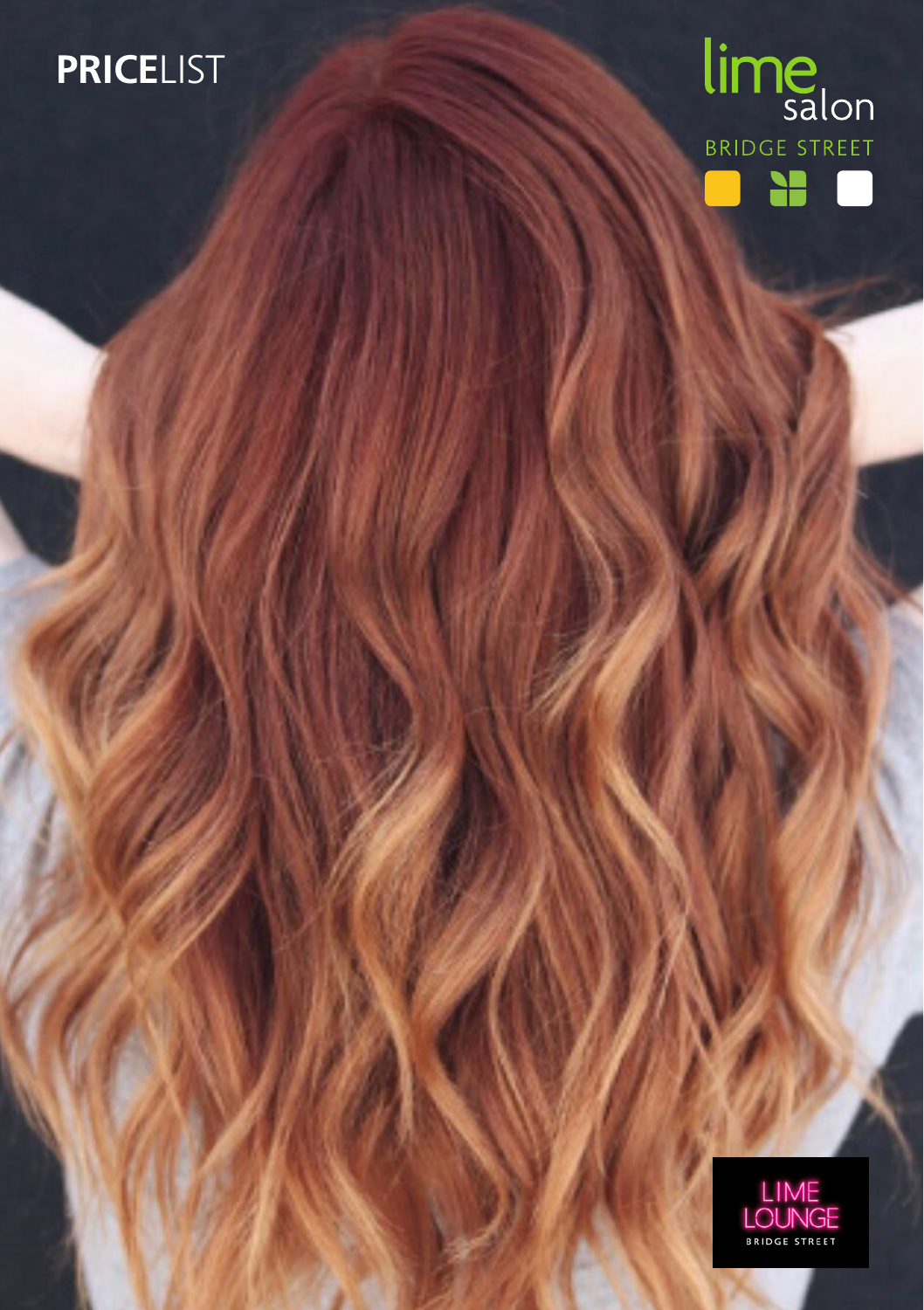# HAIR SERVICES

Welcome to the Lime Salon Price list. All prices are approximate, for a more specific quote, please ask your stylist for information, or book in for a free consultation.

#### Cut & Blow Dry

Enjoy the full Lime hair cut experience. Relax in our comfortable massage basins and have a wonderful head massage while your hair gets a boost from our quality Biolage products. Your hair will be blow dried and styled to perfection, and your stylist will give you information on how to recreate the look at home.

| <b>Stylist</b> | Creative | Advanced | <b>Art Director</b> |
|----------------|----------|----------|---------------------|
| ⊥J∠            |          | £41      |                     |

### Wet / Dry Cut

This service is strictly for maintenance cuts only, and doesn't include the shampoo service or blowdry.

| Stylist | Creative | Advanced | <b>Art Director</b> |
|---------|----------|----------|---------------------|
| ᅩ᠘      |          | .        |                     |

## Blow Dry

Have a bouncy blowdry or a smooth shiny one with our expert stylists.

| Stylist | Creative | Advanced | Art Director |
|---------|----------|----------|--------------|
| -19     |          | ᄕᄼ       |              |

## Bespoke Hair Up

Fancy an up-do for that special occasion?

| Stylist | Creative | Advanced    | <b>Art Director</b> |
|---------|----------|-------------|---------------------|
| £26     |          | ם כת<br>ככב | £40                 |

#### Gents Haircut

| Stylist   | Creative | Advanced | Art Director |
|-----------|----------|----------|--------------|
| f 17<br>. | f 1 9    | £21      |              |

Gents Colouring \*\*\* by consultation \*\*\*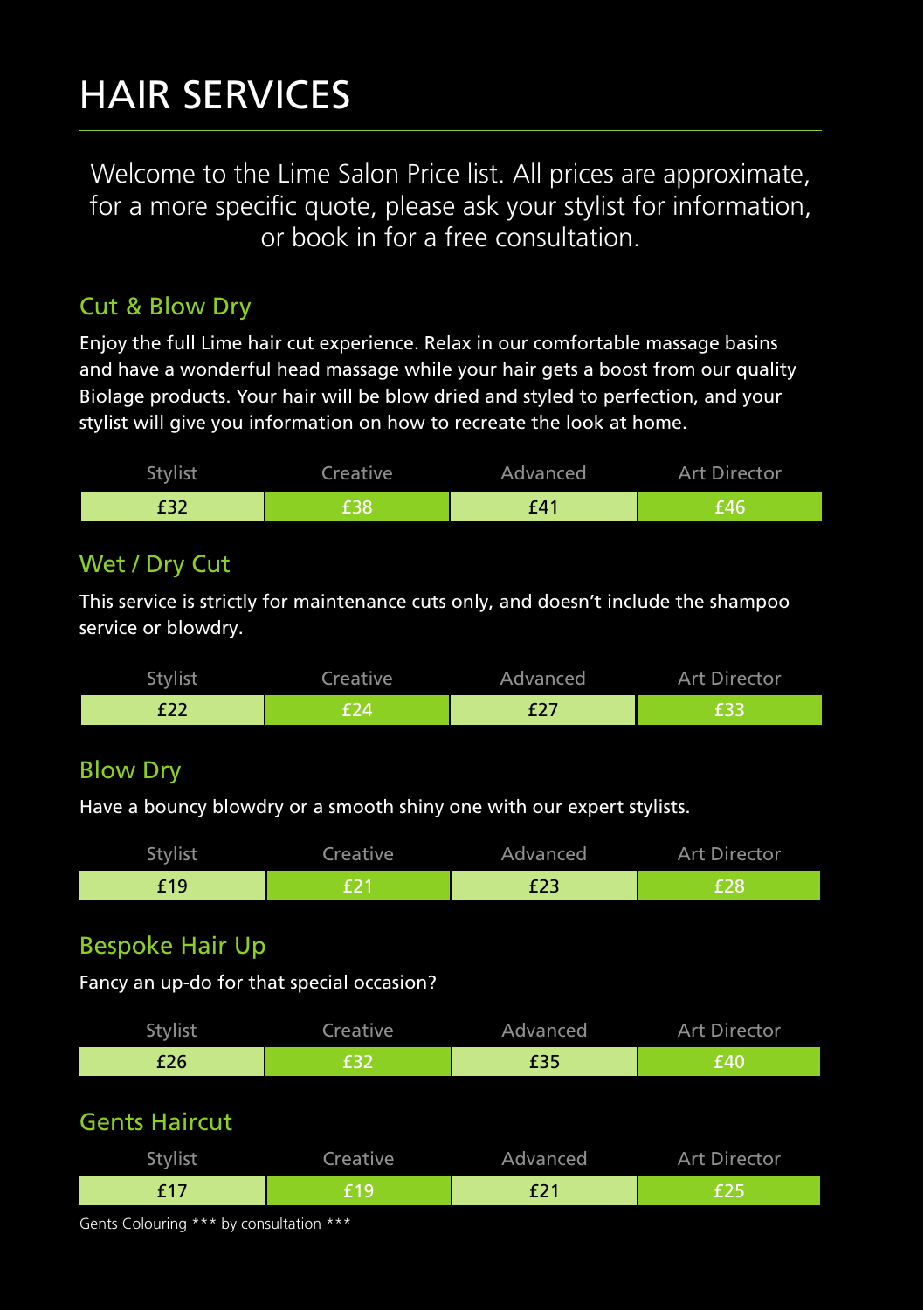# COLOURING

### Cover Up (30mins)

Are those pesky greys creeping up again? Let's cover them up for you with a regrowth touch up.

| Stvlist | Creative | Advanced | Art Director |
|---------|----------|----------|--------------|
| £20     |          | £30      |              |

\*Need more than just the roots? Add £10 to gloss the ends

## Gloss Colour (30mins)

Simply an all over colour filled with conditioning ceramides to give you luscious shiny conditioned colour.

#### Above Shoulder

| Stylist               | Creative                                | Advanced | Art Director |  |  |
|-----------------------|-----------------------------------------|----------|--------------|--|--|
| £20                   | £25                                     | £30      | £35          |  |  |
| <b>Below Shoulder</b> |                                         |          |              |  |  |
| Stylist               | Creative                                | Advanced | Art Director |  |  |
| £25                   | £30                                     | £35      | £40          |  |  |
| Long Hair             |                                         |          |              |  |  |
| Stylist               | Creative                                | Advanced | Art Director |  |  |
| £30                   | £35                                     | £40      | £45          |  |  |
| Up to 2" Root         | <b>Half Head Traditional Highlights</b> |          |              |  |  |
| Stylist               | Creative                                | Advanced | Art Director |  |  |
| £25                   | £32                                     | £40      | £45          |  |  |
| 2"-12" Root           |                                         |          |              |  |  |
| Stylist               | Creative                                | Advanced | Art Director |  |  |
| £30                   | £38                                     | £45      | £50          |  |  |
| Over 12" Root         |                                         |          |              |  |  |

Stylist Creative Advanced Art Director £35 £42 £50 £55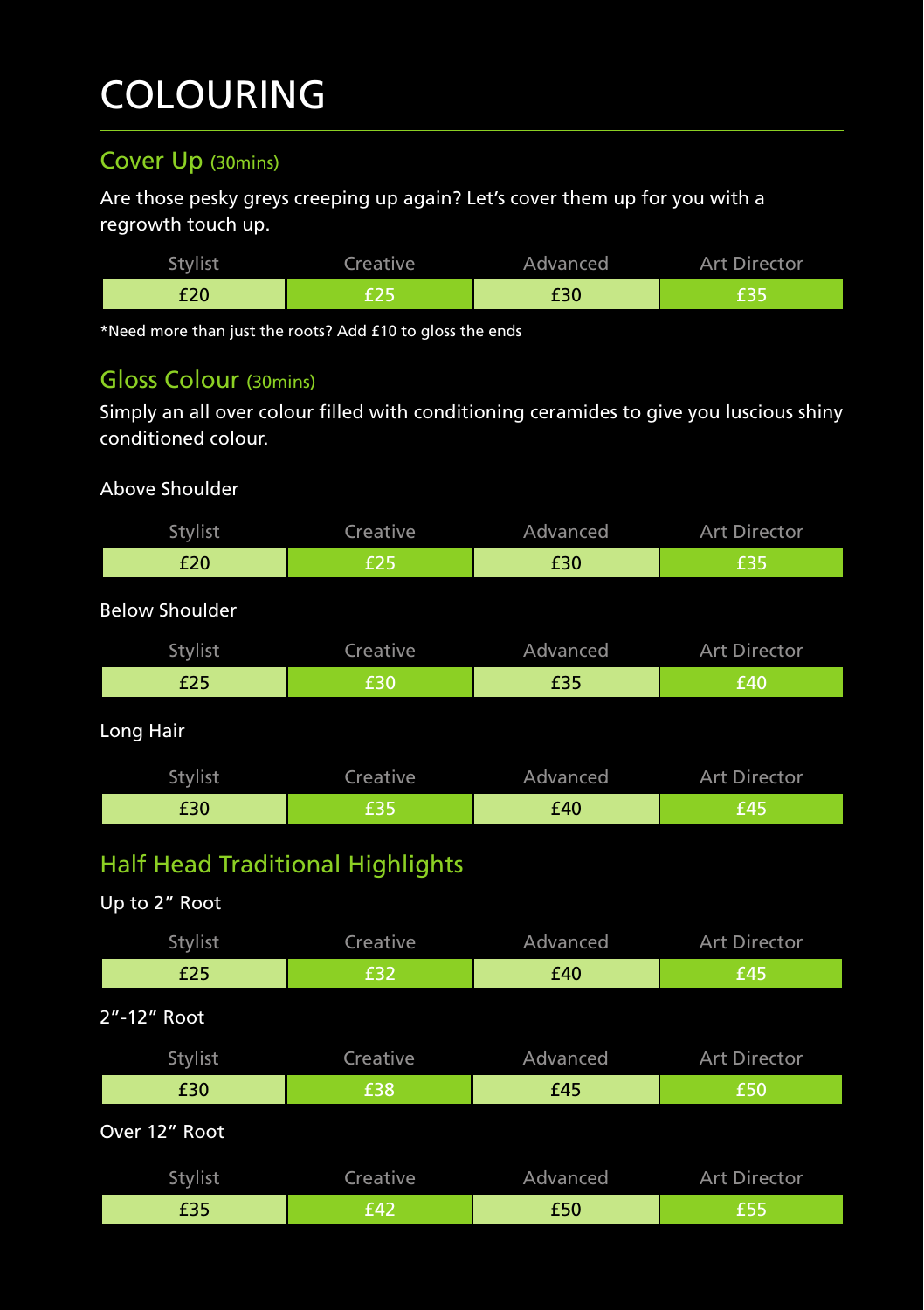# Full Head Traditional Highlights

| Stylist       | Creative | Advanced | Art Director        |
|---------------|----------|----------|---------------------|
| £35           | £42      | £50      | £55                 |
| 2"-12" Root   |          |          |                     |
| Stylist       | Creative | Advanced | Art Director        |
| £40           | £48      | £55      | £60                 |
| Over 12" Root |          |          |                     |
| Stylist       | Creative | Advanced | <b>Art Director</b> |
| £45           | £52      | £60      | £65                 |

# Cover Up / Gloss with Highlights (30 - 60mins)

| Short (30 mins)    |          |          |                     |
|--------------------|----------|----------|---------------------|
| Stylist            | Creative | Advanced | <b>Art Director</b> |
| £25                | £30      | £35      | £40                 |
| Standard (45 mins) |          |          |                     |
| Stylist            | Creative | Advanced | <b>Art Director</b> |
| £30                | £35      | £40      | £45                 |
| Extended (60 mins) |          |          |                     |
| Stylist            | Creative | Advanced | <b>Art Director</b> |
| £40                | £45      | £50      | £55                 |

## Emergency Quick Fix! (15mins)

Need to cover those few greys on parting? Want just a few highlights on top to see till your next appointment? Fear not lets give you a quick fix for now!

| Stylist | Creative | Advanced | <b>Art Director</b> |
|---------|----------|----------|---------------------|
| £20     | CD N     | £30      |                     |

#### Up to 2" Root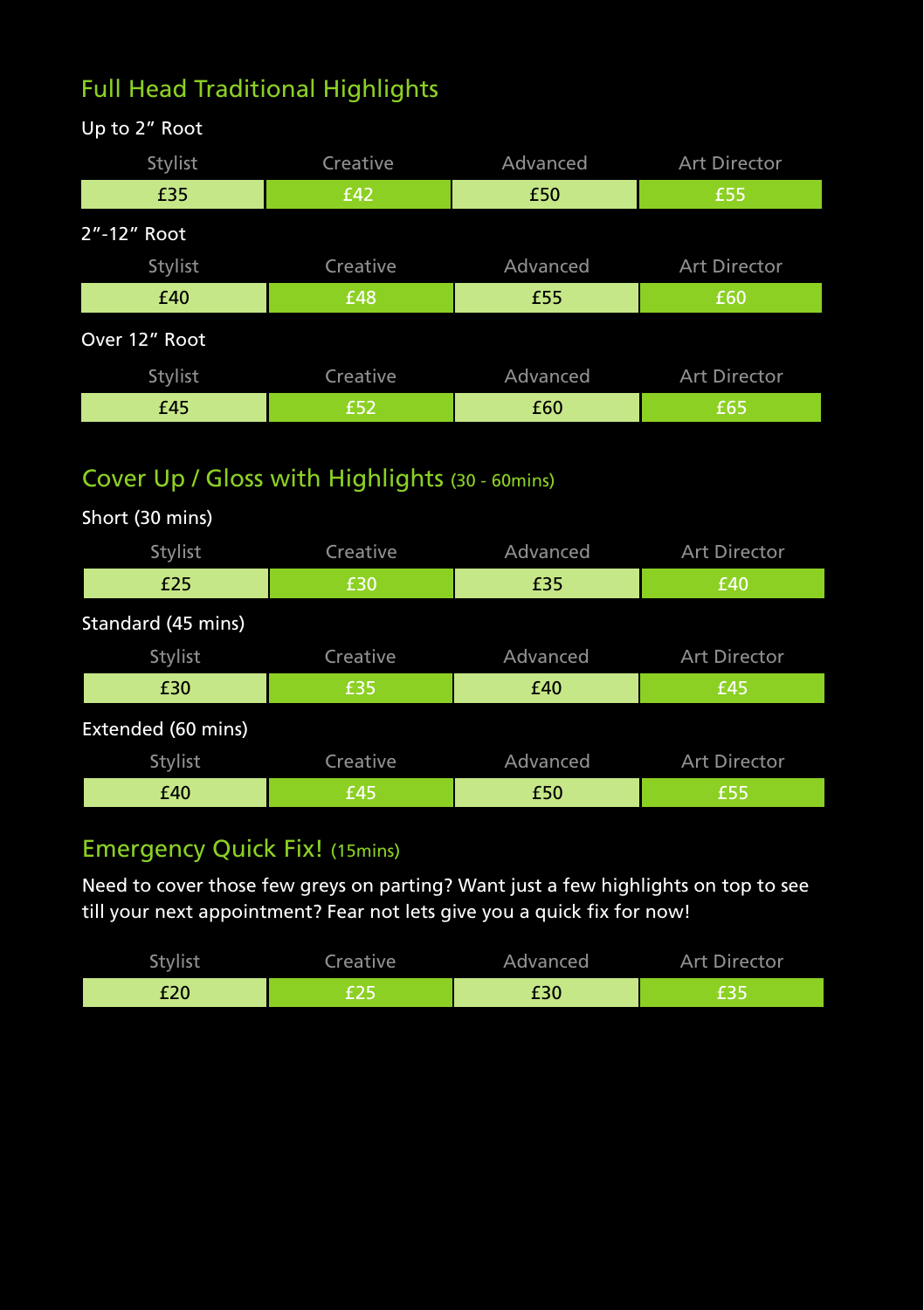## Platinum Blonde (30 - 90mins)

For all you blonde bombshells, Lightening bleach on regrowth including a treatment and toner.

#### Up to 2" Root

| Stylist       | Creative | Advanced | Art Director        |
|---------------|----------|----------|---------------------|
| £35           | £40      | £45      | £50                 |
| 2"-12" Root   |          |          |                     |
| Stylist       | Creative | Advanced | <b>Art Director</b> |
| £45           | £50      | £55      | £60                 |
| Over 12" Root |          |          |                     |
| Stylist       | Creative | Advanced | Art Director        |
| £55           | £60      | £65      | £70                 |

\* this service is also start price for colour removal

#### FABULOUS FREEHAND COLOUR

#### Balayage (30 - 60mins)

#### Gorgeous hair painting to create a soft highlight effect.

#### Standard

| Stylist  | Creative | Advanced | <b>Art Director</b> |
|----------|----------|----------|---------------------|
| 40       | 45       | 50       | 55                  |
| Extended |          |          |                     |
| Stylist  | Creative | Advanced | <b>Art Director</b> |
| 45       | 50       | 55       | 60                  |

#### Ombre (45mins)

Have a beautiful colour melt with this low commitment colour choice.

#### Standard

| Stylist  | Creative | Advanced | <b>Art Director</b> |
|----------|----------|----------|---------------------|
| 40       | 45       | 50       | 55                  |
| Extended |          |          |                     |
| Stylist  | Creative | Advanced | Art Director        |
| 45       | 50       | 55       | 60                  |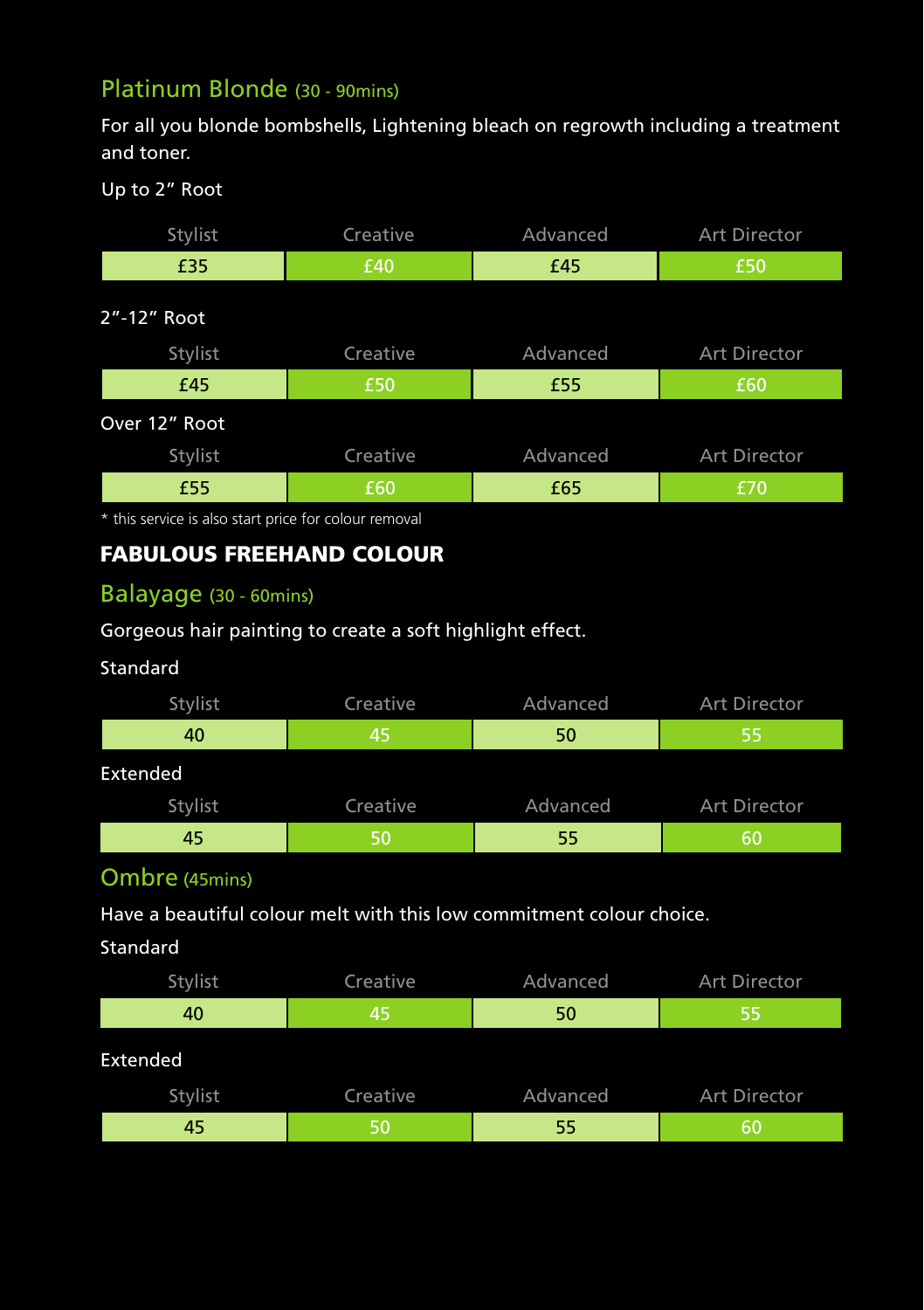# Make-Up Application without lashes

Have an important night out? Want to add an extra touch of glamour? Why not book in for our Make-up Artist to work her magic on you.

| Makeup Artist | Senior Makeup Artist |
|---------------|----------------------|
| 1 F 27 50.    | £30                  |

#### Make-Up Application with lashes

As above but with the added wow factor of gorgeous lashes.

| Makeup Artist | Senior Makeup Artist |
|---------------|----------------------|
| E32.50        | £35                  |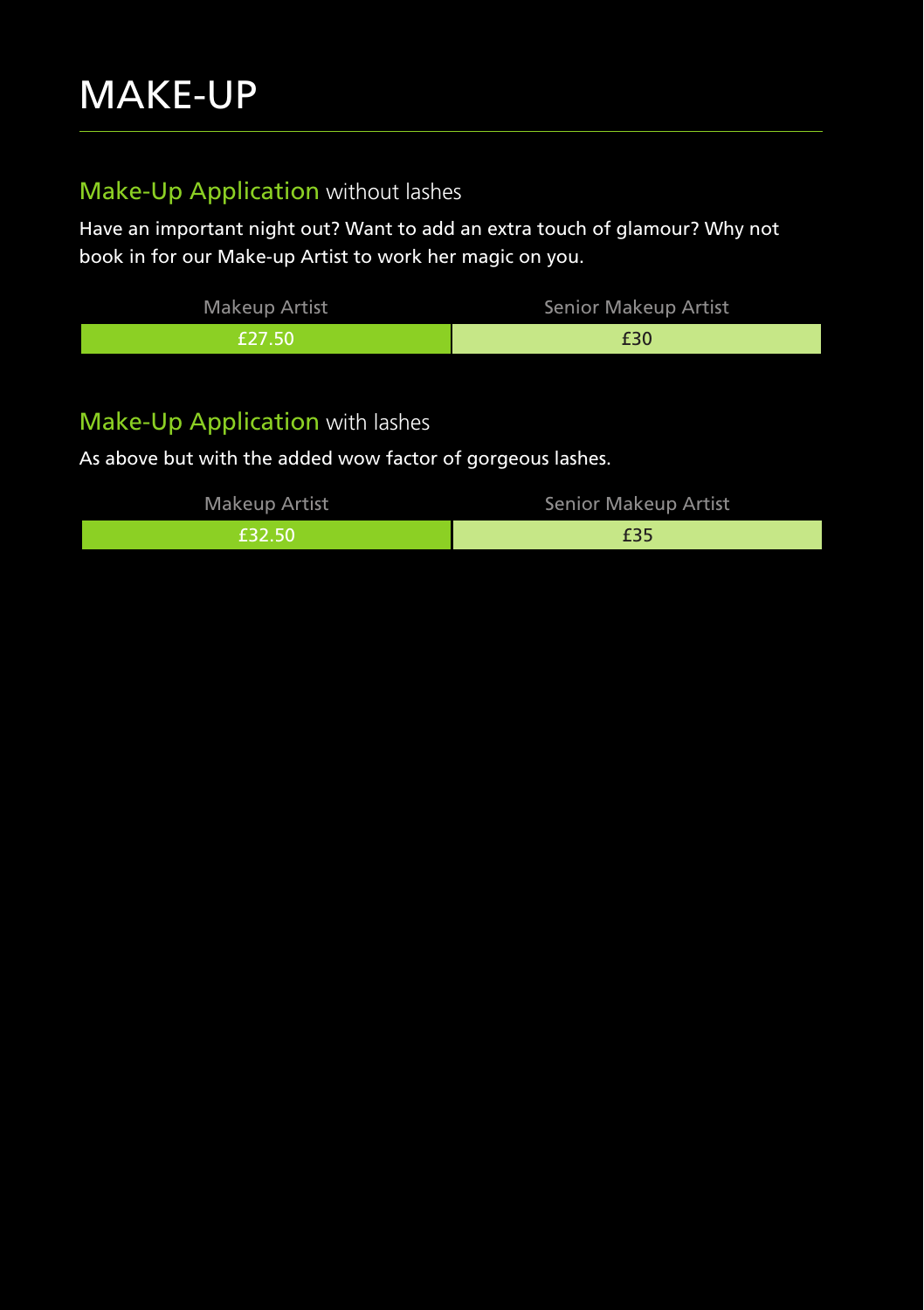# Shellac Manicure

Enjoy the superior experience of shellac at our bespoke nail bar. Shellac is a 14 day+ hybrid polish, meaning it goes on like a polish but wears like a gel which allows it to be long wearing and durable, shiny and simply fabulous. The product is applied to your natural nails and it is cured through UV lighting, which means its dry and you're ready to go. Strengthening and nourishing treatments are also available before, during and after shellac.

| Technician**                                                                   | Senior Technician                  | <b>Beauty Director</b> |
|--------------------------------------------------------------------------------|------------------------------------|------------------------|
| £22                                                                            | £27                                | £32                    |
| <b>Shellac Toes</b>                                                            |                                    |                        |
| Technician**                                                                   | Senior Technician                  | <b>Beauty Director</b> |
| £22                                                                            | £27                                | £32                    |
| <b>Shellac Fingers &amp; Toes</b>                                              |                                    |                        |
| Technician**                                                                   | Senior Technician                  | <b>Beauty Director</b> |
| £33                                                                            | £42                                | £47                    |
| <b>Shellac Removal</b><br>Technician**                                         | Senior Technician                  | <b>Beauty Director</b> |
| £10                                                                            | £12                                | £17                    |
| File & Polish                                                                  |                                    |                        |
| Enjoy a hard wearing Vinylux polish on your nails. Recommended for 5 day wear. |                                    |                        |
| $Tochnichn**$                                                                  | Conjor Tochnician Dequity Director |                        |

| Technician** | Senior Technician | <b>Beauty Director</b> |
|--------------|-------------------|------------------------|
| €14          | f 17              |                        |

## File & Polish Fingers & Toes

| Technician** | Senior Technician | <b>Beauty Director</b> |
|--------------|-------------------|------------------------|
| そつつ          | £26               | F32                    |

## **Nail Art available**, starts from £6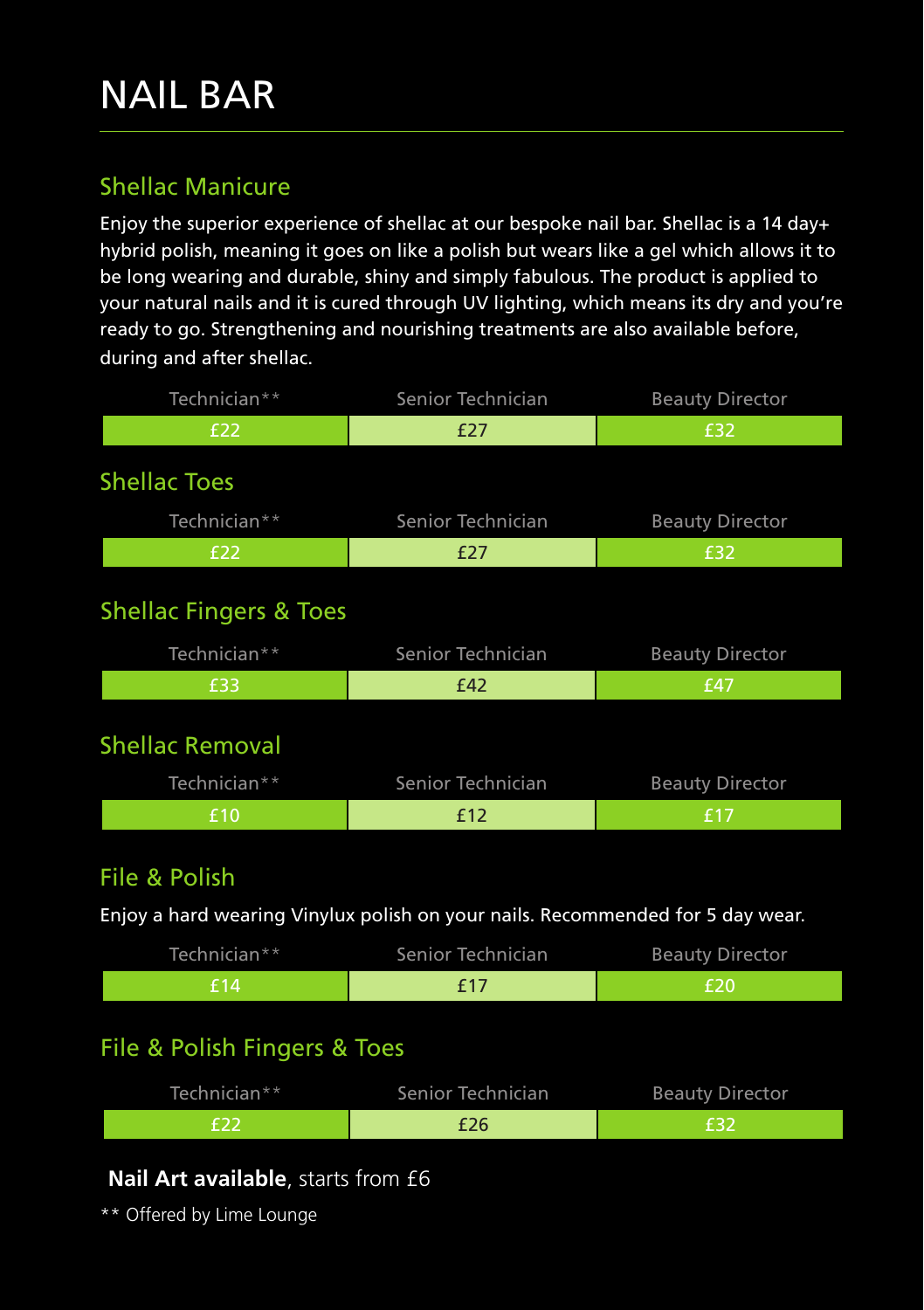# Acrylic

| Technician**                  | Senior Technician | <b>Beauty Director</b> |
|-------------------------------|-------------------|------------------------|
| £32                           | £39               | £44                    |
|                               |                   |                        |
| <b>Acrylic Infill</b>         |                   |                        |
| Technician**                  | Senior Technician | <b>Beauty Director</b> |
| £26                           | £31               | £36                    |
|                               |                   |                        |
| <b>Acrylic Overlay</b>        |                   |                        |
| Technician**                  | Senior Technician | <b>Beauty Director</b> |
| £27                           | £33               | £38                    |
| <b>Acrylic Overlay Infill</b> |                   |                        |
| Technician**                  | Senior Technician | <b>Beauty Director</b> |

# Acrylics (French Ombré)

| Technician** | Senior Technician | <b>Beauty Director</b> |
|--------------|-------------------|------------------------|
| f32          |                   | ' f 42                 |

£24 £29 £34

# Acrylics French Manicure Style

| Technician** | Senior Technician | <b>Beauty Director</b> |
|--------------|-------------------|------------------------|
|              |                   | '£38                   |

# Acrylic Removal & Shellac

| Technician**           | Senior Technician | <b>Beauty Director</b> |
|------------------------|-------------------|------------------------|
| £25                    | £32               | £37                    |
| <b>Acrylic Removal</b> |                   |                        |
| Technician**           | Senior Technician | <b>Beauty Director</b> |
| f 17                   | £22               | f27                    |

# Acrylic Specialist

3D Acrylic and Acrylic Nail art available with Senior Technician Eden only, prices start at £10. Please call to book.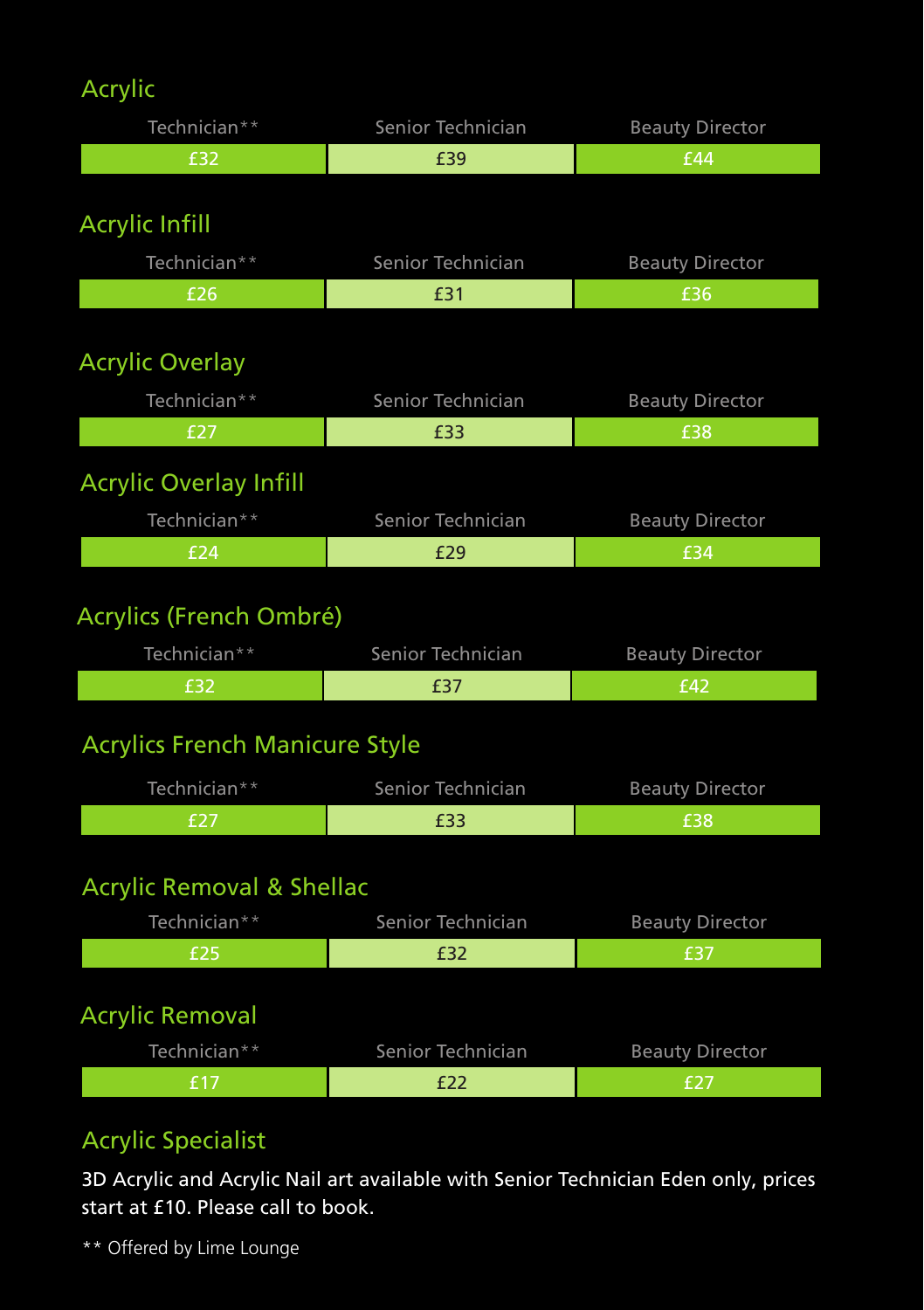# LASHES AND BROWS

#### Semi Permanent Lashes

Semi permanent lashes are for those who want to have fuller, longer and natural looking lash extensions. Lash FX lashes are adhered to an individual natural eyelash with soft adhesive. They can last up to 4-6 weeks but look best with a evelash top up every 2-3 weeks ensuring longer lasting and flexibility of the lashes. Different looks are available from natural to dramatic full on glamour. Eyelashes will naturally fall out as part of the natural hair growth cycle of an eyelash.



### LALA Lashes

With our LALA lashes we offer a express quick fix for fuller and thicker lashes in 45 minutes ideal for those who are on the go. The lashes are directly placed on top of the existing lashes therefore only last for maximum of 2 weeks.



#### Russian Lashes

Russian volume lashes are a natural looking lash extension. If you are after more volume and thickness with a soft feathery look then this is an amazing way to add more flutter to your lashes without weighing down your lashes. Different techniques are used to create the look required. They can last 4-6 weeks and require maintenance every 2-3 weeks.

*Prices by consultation only, contact the salon*

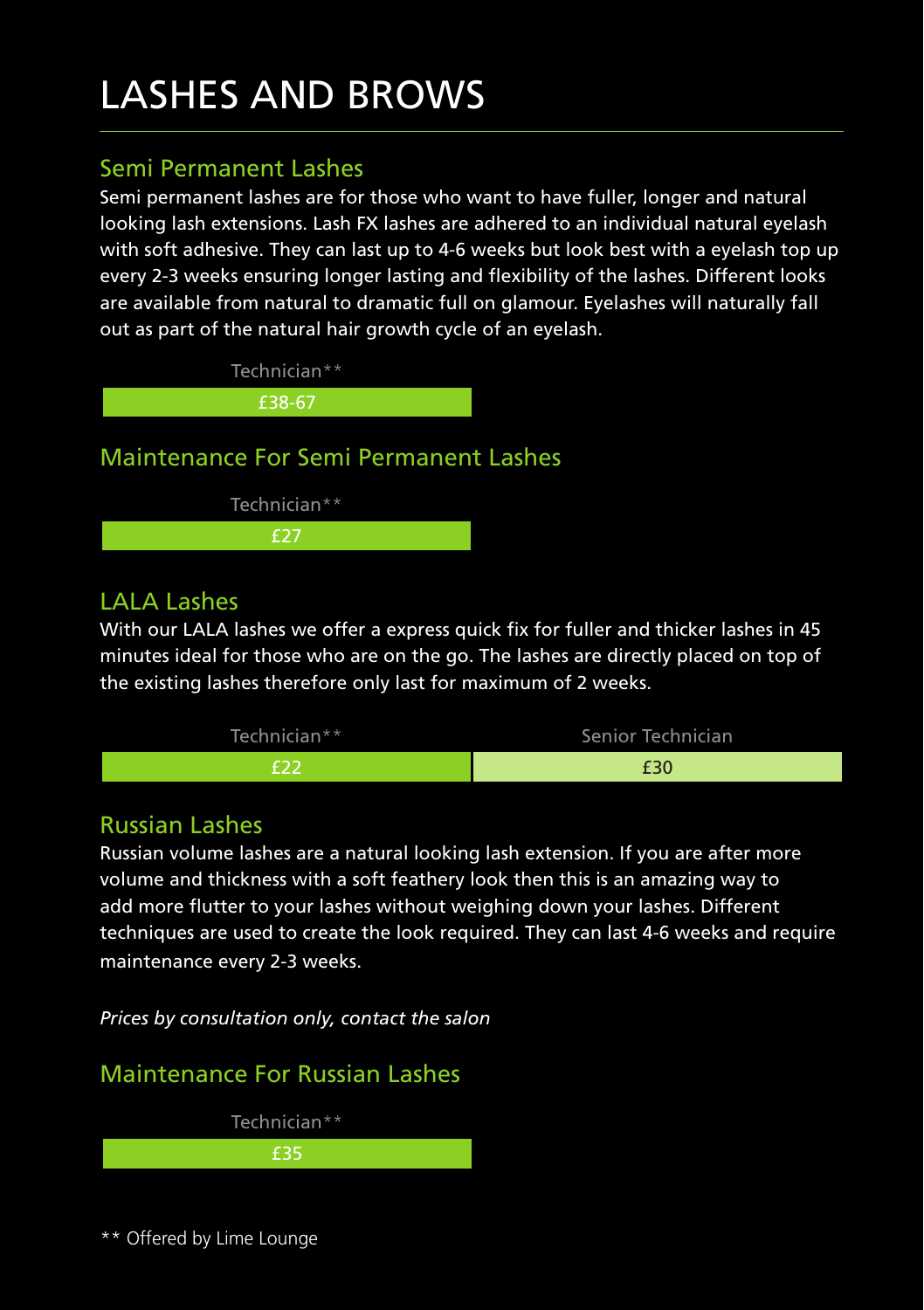# High Definition Eyebrows

The HD brows system is designed to create a unique brow shape using a combination of custom blended colouring and HD hair removal techniques. If there isn't enough hair to create your perfect arch immediately, a regrowth programme is recommended and our two very talented HD brow technicians will ensure that the treatment is totally tailored to you.



#### LashNV

LashNV delivers instant results that last longer than any eyelash extension or eyelash perm. The LashNV lifting system enhances the natural lash, making them appear longer, curlier and ultimately more glamorous. Furthermore, this transformation lasts up to an incredible 6 weeks.

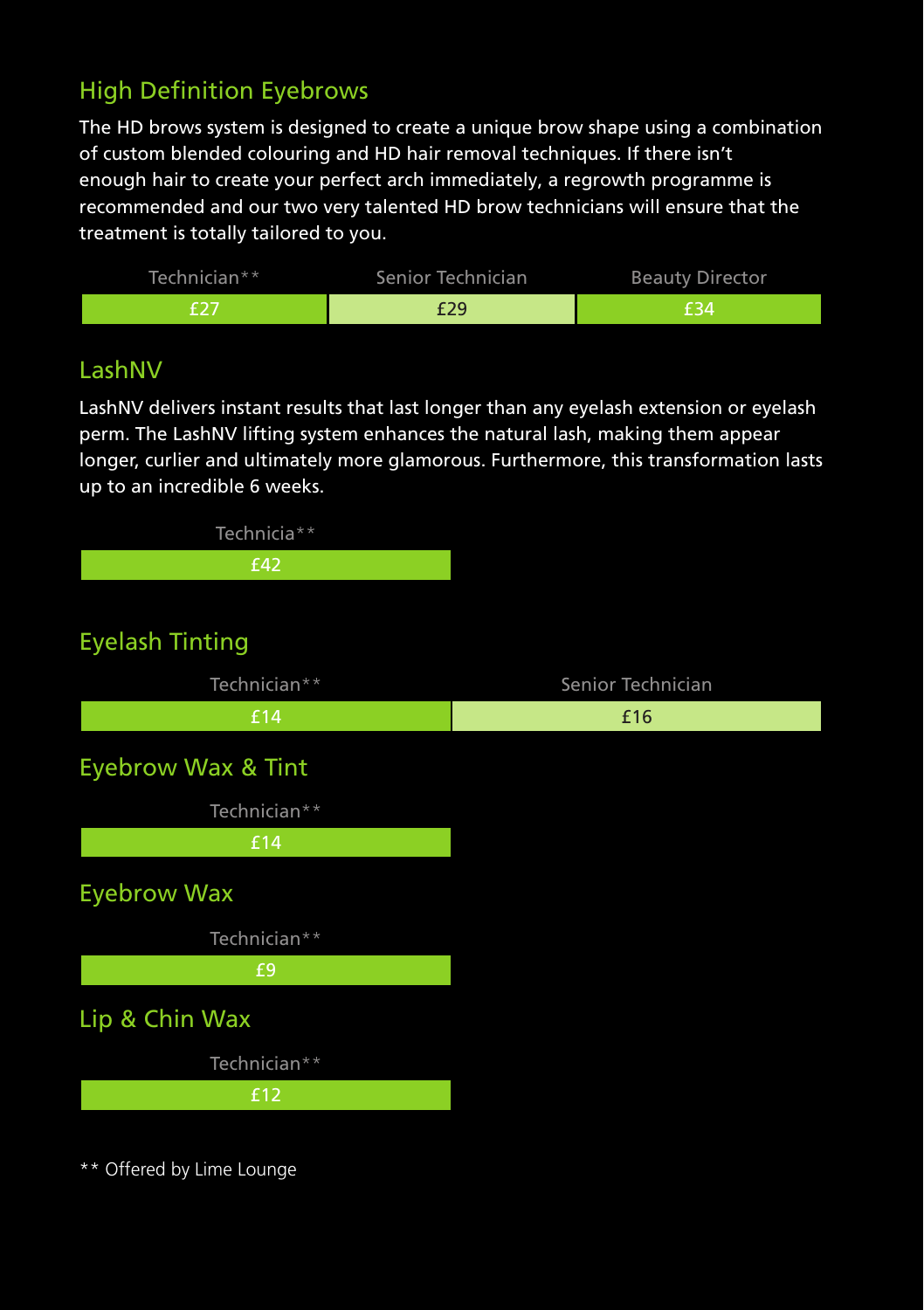# Pedicures

### Luxury pedicure including mask

| Therapist**                                | Senior Technician | <b>Beauty Director</b> |
|--------------------------------------------|-------------------|------------------------|
| E22                                        | £25               | £30                    |
| Luxury pedicure including mask and shellac |                   |                        |
| Therapist**                                | Senior Technician | <b>Beauty Director</b> |
| £32                                        | £35               | £40                    |

# Traditional Waxing

| Full Leg       |                         |                        |
|----------------|-------------------------|------------------------|
| Therapist**    | Senior Therapist        | <b>Beauty Director</b> |
| £25            | £30                     | £35                    |
| Half Leg       |                         |                        |
| Therapist**    | <b>Senior Therapist</b> | <b>Beauty Director</b> |
| £15            | £20                     | £25                    |
| Bikini Tidy Up |                         |                        |
| Therapist**    | Senior Therapist        | <b>Beauty Director</b> |
| £10            | £15                     | £23                    |
| <b>Forearm</b> |                         |                        |
| Therapist**    | Senior Therapist        | <b>Beauty Director</b> |
| £13            | £19                     | £24                    |
| Underarm       |                         |                        |
| Therapist**    | Senior Therapist        | <b>Beauty Director</b> |
| £10            | £15                     | £20                    |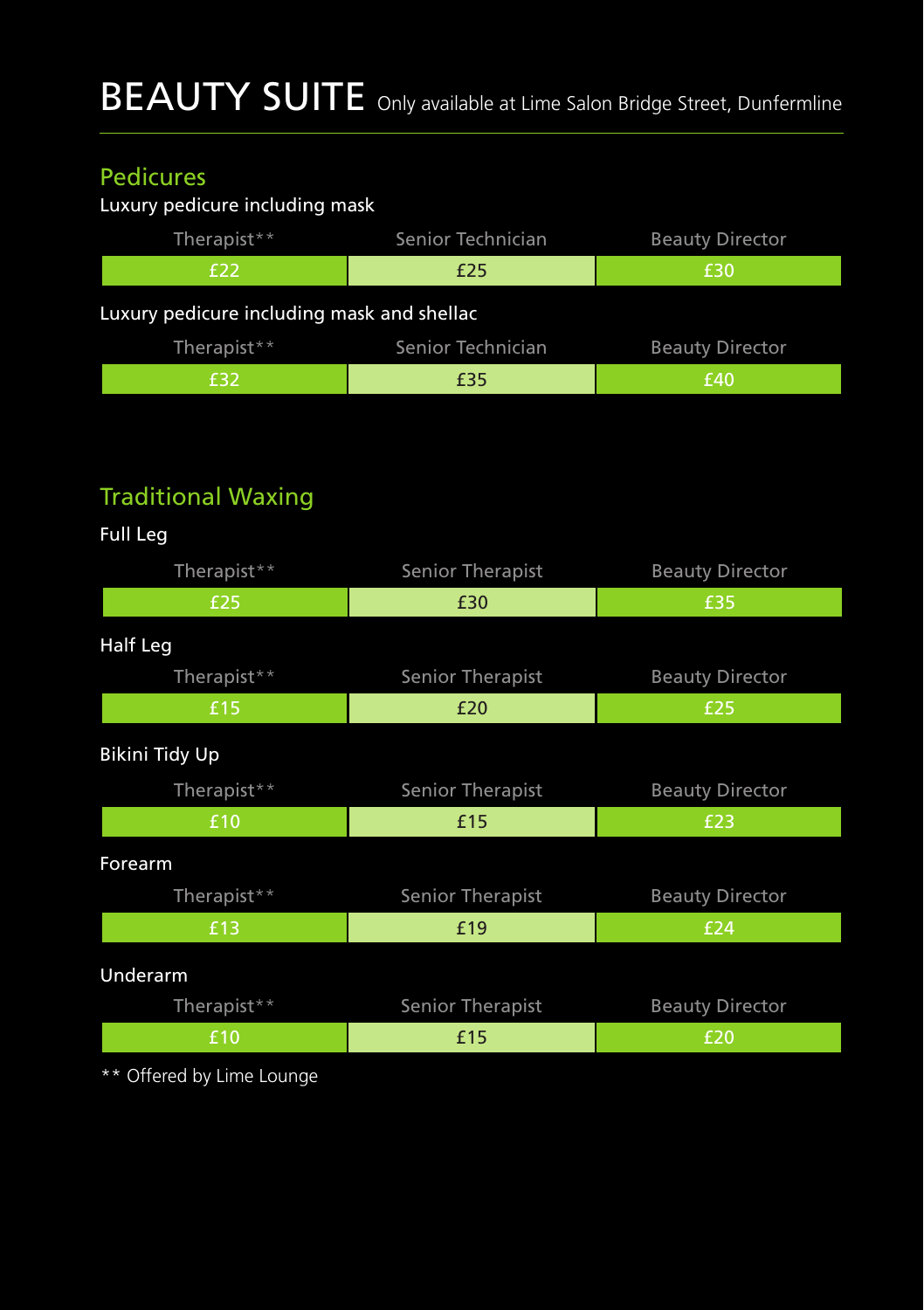## Hot Waxing

A hot wax system that has been formulated with different aromatherapy ingredients which allows it to be soothing and gentle on the intimate areas causing less or no irritation. Hot wax can remove hairs as short as 1mm, it's pliable and gently waxes, provides a skin conditioning treatment with extra comfort for the client and virtually pain free for most clients.

| G-String                         |                        |
|----------------------------------|------------------------|
| Therapist**                      | <b>Beauty Director</b> |
| £15                              | £18                    |
| Eyebrows                         |                        |
| Therapist**                      | <b>Beauty Director</b> |
| £10                              | £13                    |
|                                  |                        |
| <b>Facial Wax</b><br>Therapist** | <b>Beauty Director</b> |
| £12                              | £15                    |
| Hollywood / Brazilian            |                        |
| Therapist**                      | <b>Beauty Director</b> |
| £28                              | £31                    |
| Lip                              |                        |
| Therapist**                      | <b>Beauty Director</b> |
| £5                               | £8                     |
| Nose                             |                        |
| Therapist**                      | <b>Beauty Director</b> |
| £5                               | £8                     |
|                                  |                        |
| Underarm                         |                        |
| Therapist**                      | <b>Beauty Director</b> |
| £15                              | £18                    |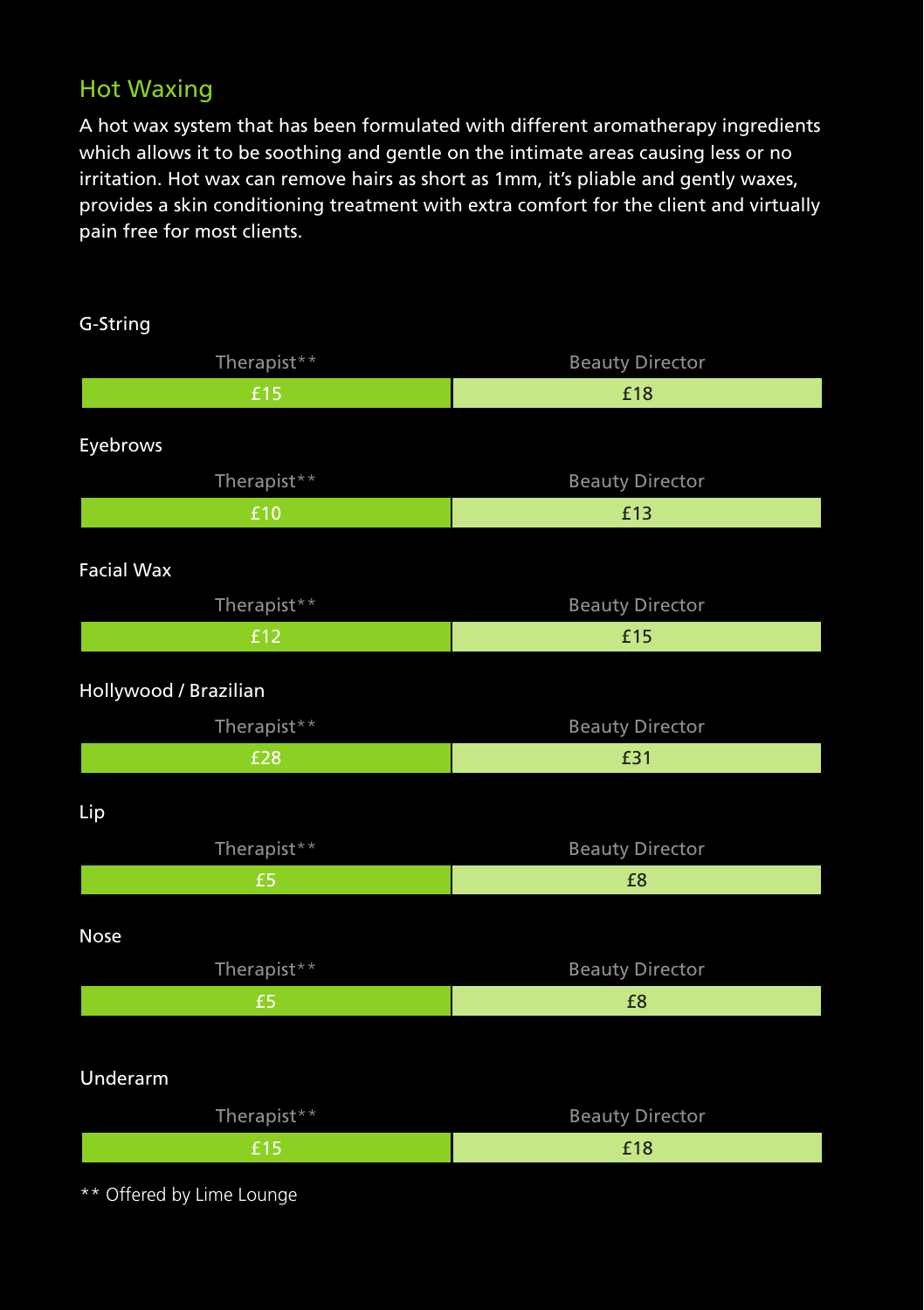# FACIALS

#### Nimue Express Facial

An express enzyme exfoliation facial treatment to refine and hydrate the skin. Suitable for all skin types and conditions and ideal for non-nimue skincare users.



#### Nimue Ultimate Facial

A specialised, active, skin rejuvenation peel within 15% AHA Bio-Active Complex. It is a potent, yet gentle, active treatment utilising Nimue's unique triple alpha-hydroxy acid complex to deliver powerful results including reduced pore size, refined texture, increased elasticity, and renewed radiance and vitality. These specialised facial treatments are suitable for all skin types except sensitive/reactive skins. Best results are achieved when using Phase 1 and 2 skincare for 8 weeks after.

60 Mins

£60

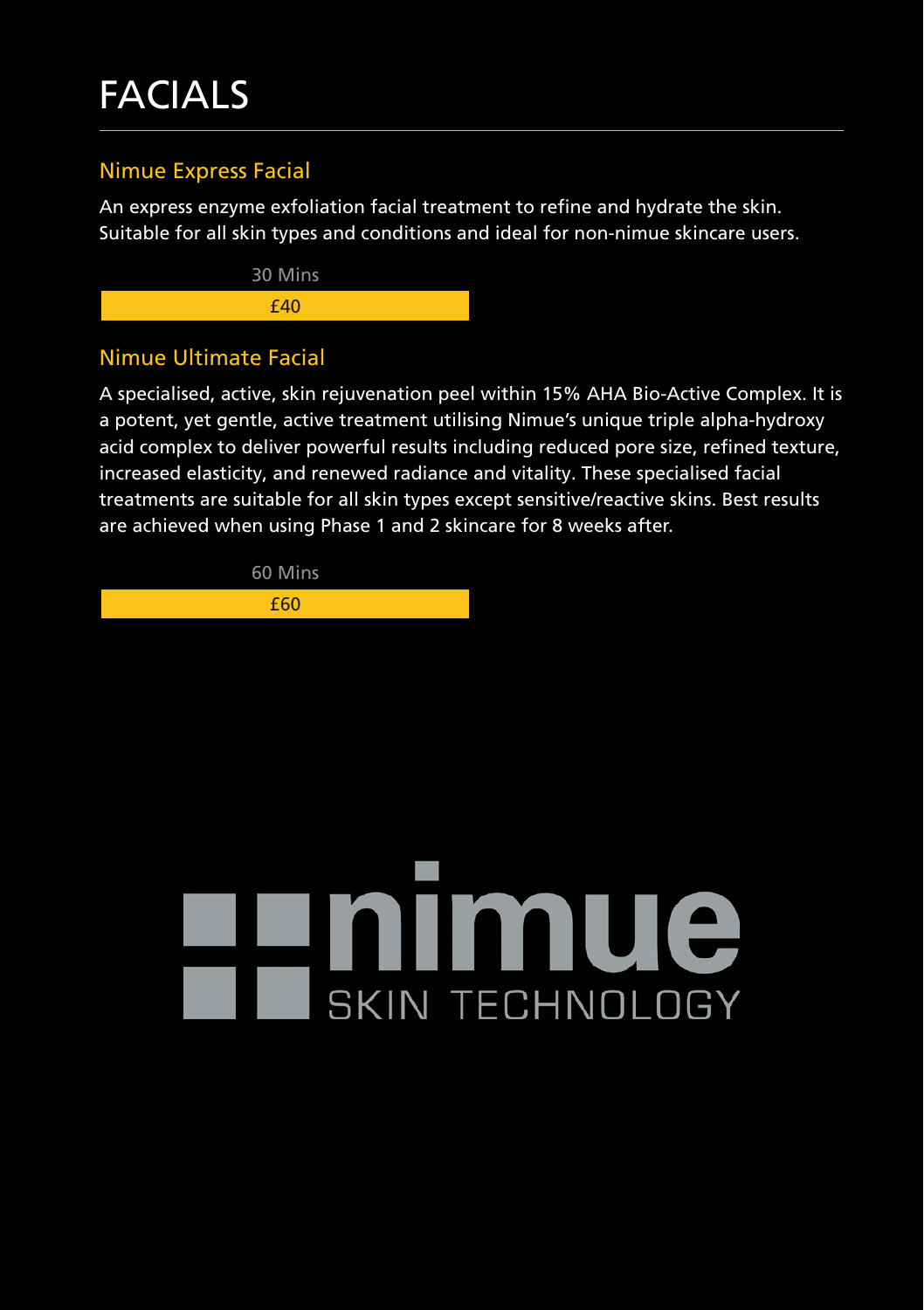# BODY TREATMENTS

#### Back Massage

Nobody is the same, so why should your massage be? Your therapist will consult with you and help tailor the treatment to your specific needs with either our uplifting, relaxing, or post-workout massages that include blended essential oils. Available as both a full body massage (£50) as well as a back, neck, and shoulders (£25).

| Full Body - 60 Mins | Back/Neck/Shoulder - 30 Mins |
|---------------------|------------------------------|
| f50                 | £25                          |

#### Nimue Brightening Eye Treatment

This is specifically designed for the eye area to instantly renew and help lighten dark circles while plumping crow's feet and stimulating collagen production, to give a firm tightening effect. This treatment includes a pressure point and drainage massage, cleanse and tone, an eye mask as well as an eye serum and aftercare hydrator.



#### Nimue Detox Back Treatment

This is a deep cleansing and detoxifying treatment aimed at those with dark pigmentation, blemishes, and uneven skin - essentially a facial, but for your back! You'll be treated to a deep scrub, cleanse, tone as well as a mini massage.